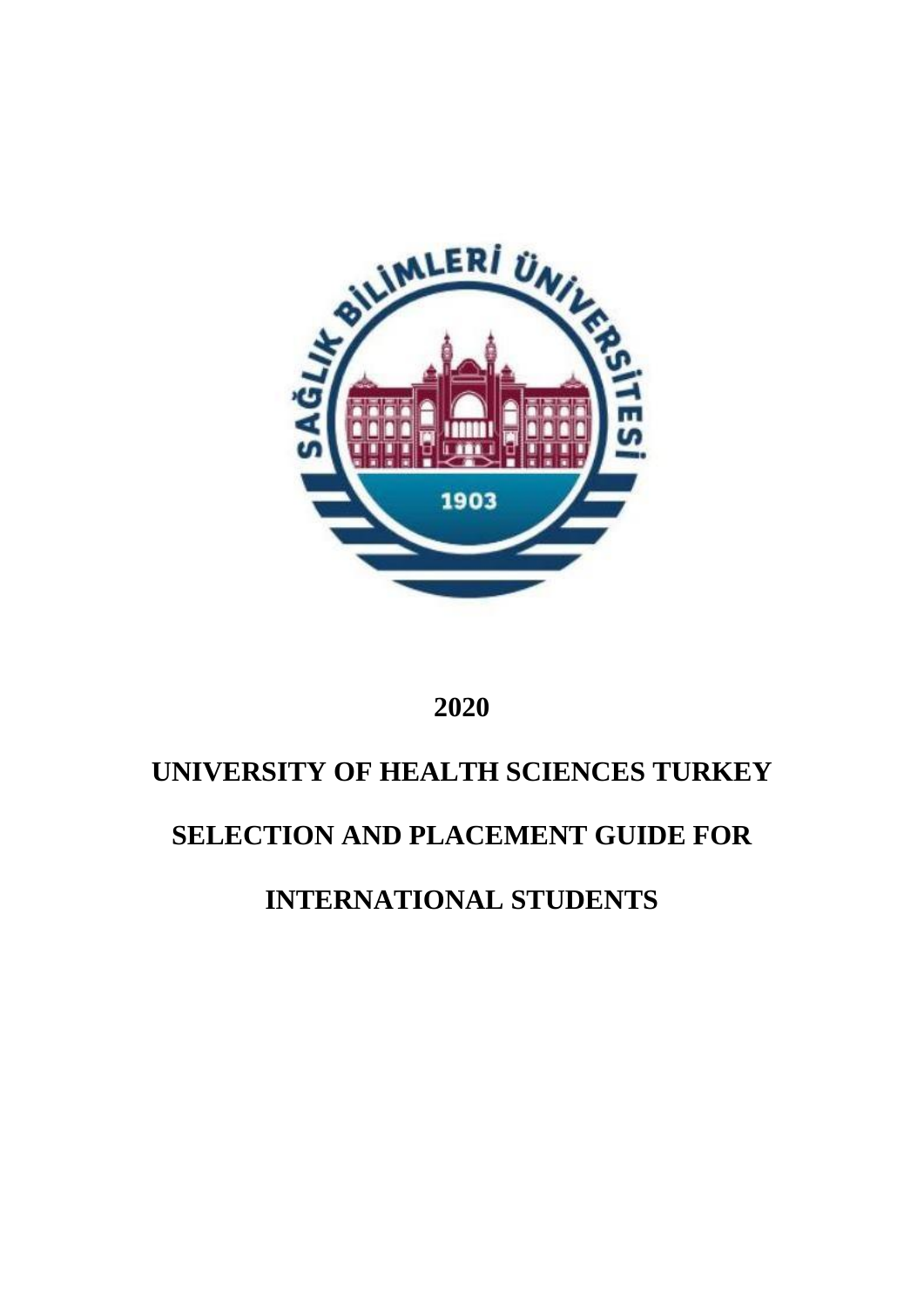# **University of Health Sciences Foreign Students Selection and Placement Dates**

| <b>Application Dates</b>                                                                                                                           | $17 - 26$ August 2020           |
|----------------------------------------------------------------------------------------------------------------------------------------------------|---------------------------------|
| <b>Dates of Preliminary Evaluation of Applications</b>                                                                                             | $27 - 28$ August 2020           |
| <b>Announcement of the Preliminary Evaluation Results and</b><br><b>Access to the Interview Entry Documents for Prospective</b><br><b>Students</b> | <b>29 August 2020</b>           |
| <b>Interview Exam Dates</b>                                                                                                                        | $31$ August – 04 September 2020 |
| <b>Announcement of Interview Results and Achievement Scores</b>                                                                                    | 07 September 2020               |
| <b>Appeal Dates for the Interview Exam</b>                                                                                                         | $08 - 12$ September 2020        |
| <b>Response Dates to the Appeal Result</b>                                                                                                         | 14 September 2020               |
| <b>Candidates' preference procedures</b>                                                                                                           | $15 - 17$ September 2020        |
| <b>Announcement of Candidates Eligible for Final Registration</b>                                                                                  | 20 September 2020               |
| <b>Final Registration Dates for Original Placements</b>                                                                                            | $21 - 25$ September 2020        |

### **Note: Our university's board of directors reserves the right to make changes to the academic calendar included in the 2020 YÖS Guide in cases of emergency.**

Note: 1- Additional placement calendar will be shared on the official website of our university.

2- Language (Turkish / English) Proficiency Exam will be shared on the official website of our University.

**Contact: Phone:**(+90) 216346 3636 **Fax:**(+90)216 346 36 40 **Web:**[http://www.sbu.edu.tr](http://www.sbu.edu.tr/) **Address:** Sağlık Bilimleri Üniversitesi / Öğrenci İşleri Daire Başkanlığı Hamidiye Külliyesi, Selimiye Mah. Tıbbiye Cad. No:38, 24668 Üsküdar/İstanbul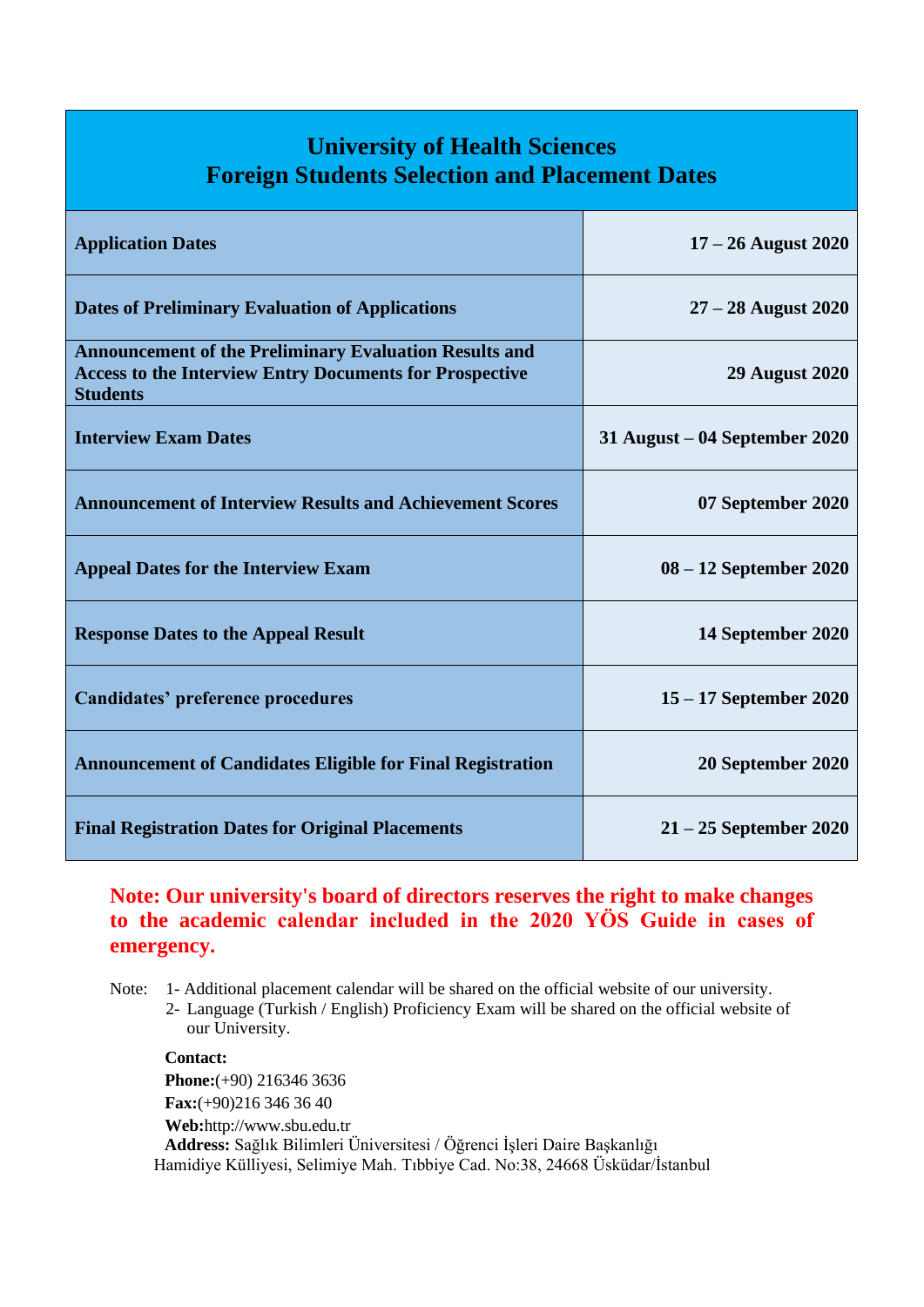#### **1. GENERAL INFORMATION, BASIC PRINCIPLES AND RULES**

**1.1.** University of Health Sciences Foreign Student Selection and Placement Interview Exam-SBÜYÖS2020 is an interview exam to be used for placing foreign students who want to study at our university. This interview exam will be held by the University of Health Sciences Turkey. SBÜYÖS2020 will be held at our university in Istanbul Hamidiye Complex on **31 August – 04 September 2020** between **10.00 - 17:00** according to Turkey's time zone. If necessary, an online exam will be held for students abroad.

**1.2.** This guideline covers the rules that must be followed by foreign candidates who want to apply to study at the University of Health Sciences for 2020-2021 academic year.

**1.3.** The interview exam results of the candidates who take the SBÜYÖS2020 interview exam are valid only for the academic year of application and cannot be transferred to the following years.

**1.4.** In the communication between our university and the candidates, the Latin alphabet is used in Turkish or English.

**1.5.** SBÜYÖS2020 application procedures will be undertaken between **17 – 26 August 2020**, via the online application system address http://basvuru.sbu.edu.tr.

**1.6.** SBÜYÖS2020 application fee will be deposited into the account opened on behalf of the Strategy Development Department of our University, and it will be deposited within the application period by writing "Name Surname" in the explanation section of the bank receipt. Receipts with missing "Name Surname" information will not be processed.

**1.7.** The page with the bank receipt and passport identification information will be uploaded via the Online Application System.

**1.8.** Candidates who will take the Interview Exam must print the Interview Exam Entry Document, which they can access through the online application system, from the printer. Candidates are required to have an Exam Entry Document and their passport or identity document with them on the day of the Interview Exam.

**1.9.** Those who have lost their Interview Exam Entry Document can re-enter their online application system and reissue their documents.

**1.10.** SBÜYÖS2020 Interview Exam Results are used for students who want to study at undergraduate and / or associate degree levels at our university and are not considered for transfer and / or postgraduate study.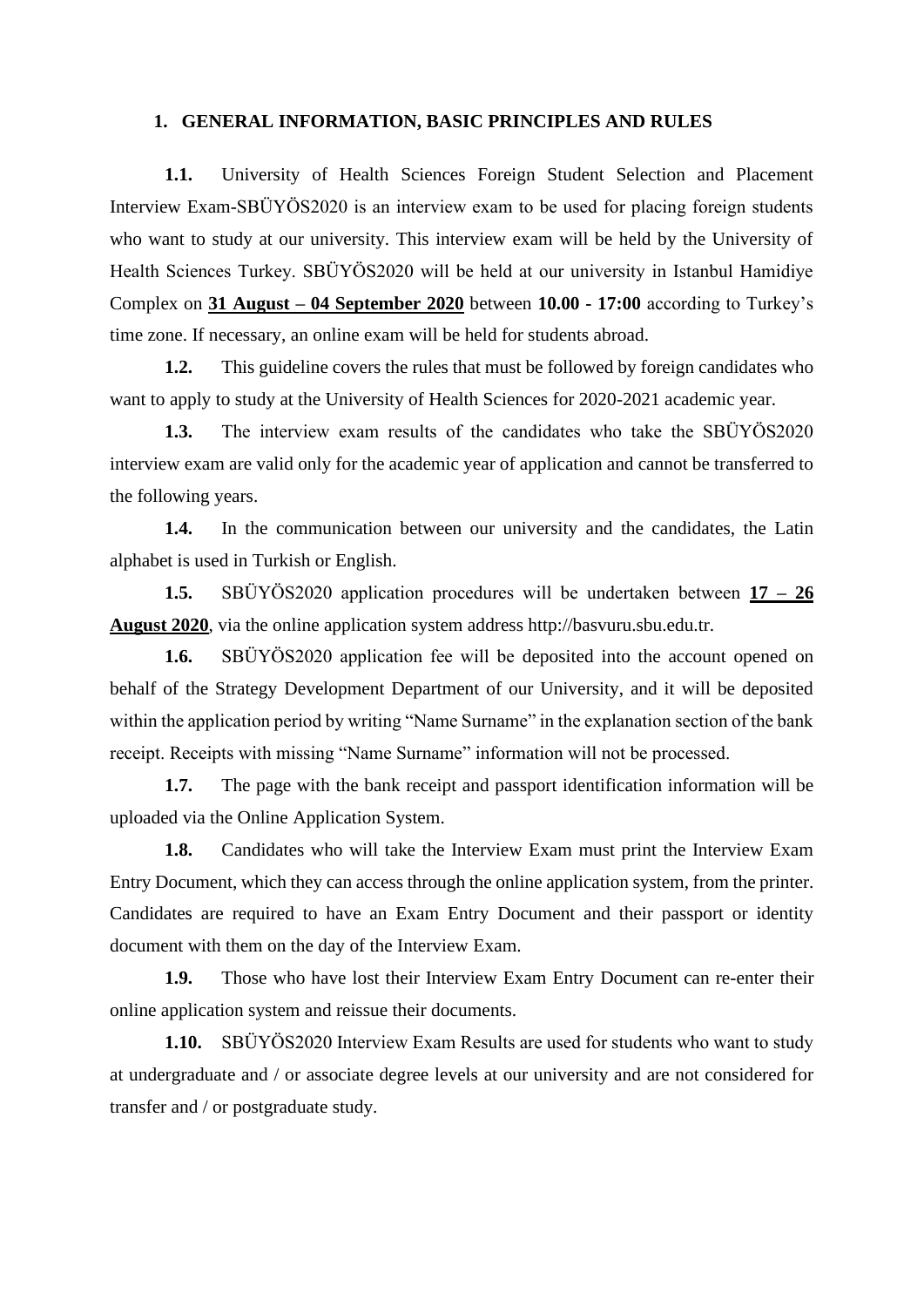**1.11.** Candidates who come to enter the SBÜYÖS2020 Interview Exam, meet their needs for residence permit, housing, livelihood etc.

**1.12.** The application fees paid by the candidates for the SBÜYÖS2020 Interview Exam cannot be transferred to the following years. The application of the candidate who does not pay the application fee is not accepted. Candidates who give up their application after they pay their fees, who pay more than one fee, whose application is deemed invalid, who do not or cannot enter the interview exam, who are not accepted for the interview exam, or who are excluded from the interview exam, who fail the interview exam, or whose interview exam is deemed invalid, and who pay for a procedure that does not require a fee cannot get a refund.

**1.13.** The rules contained in this guide can be changed if the legislative, executive and judicial organs and the Higher Education Council and the Evaluation Board, the UHS Board of Directors and the Senate decisions, which can take effect after the publication date of the guide, require it. In this case, the path to be followed is determined by the UHS. For cases not mentioned in this guide, action is taken according to the decisions made by the UHS Senate.

**1.14.** SBÜYÖS2020 Guide will be published on the web page of our university and will not be printed or distributed.

#### **2. APPLICATION REQUIREMENTS**

For the SBÜYÖS2020 preference and interview application from Turkey and abroad, applications are made to the international student quotas with the YÖS exam results (\*) accepted by our university or SAT I/II, ACT (not exceeding 2 years as of the application date). Applications will be made on: [http://basvuru.sbu.edu.tr.](http://basvuru.sbu.edu.tr/) Applications not made within the deadline will not be accepted.

To enroll in a program after the placement by the university, it is mandatory to have the conditions in 2.1.

Candidates who cannot submit their required documents during registration are not registered at the university.

**2.1.** Provided that the candidates are in the last year of their secondary education or they are in the status of a graduate; **applications of candidates in the following situations will be accepted.**

**a)** Application of Foreign nationals,

**b)** Application of individuals despite having Turkish citizenship by birth, obtained authorization to leave citizenship from the Ministry of Interior Affairs and their children who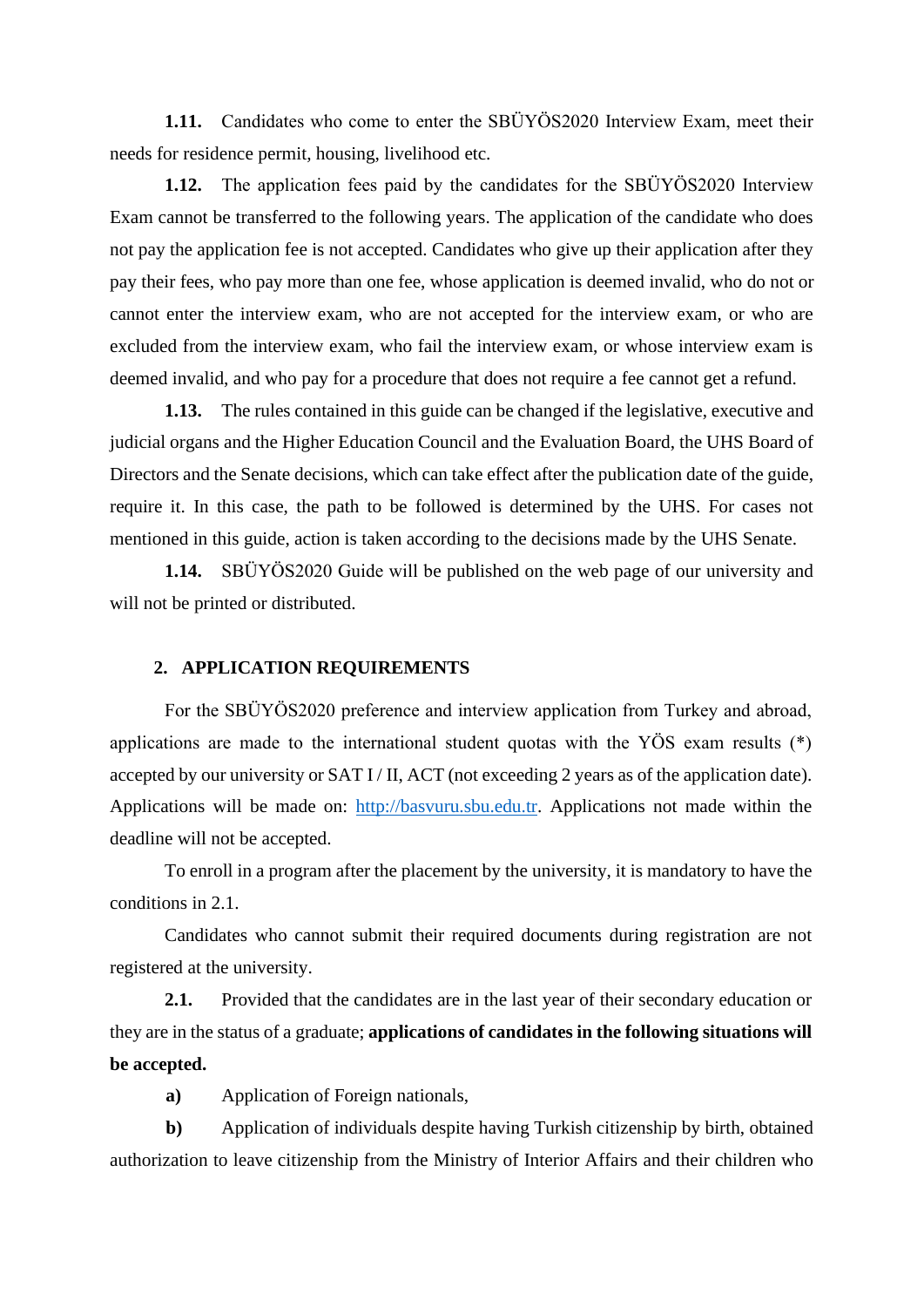are recorded in the Turkish citizenship renunciation document but who are not adult and who certify that they have the document which according to Turkish Citizenship Law allows them the Exercise of the (Citizenship) Rights(According to article 7 of the law 5901 Turkish Citizenship Law, children born to Turkish parents in a marital union, in Turkey or abroad are Turkish citizens. Applicants considering benefitting of the abroad quotas should investigate the Turkish Citizenship Law),

**c)** Candidates who acquired Turkish citizenship later while being a foreign national/in this situation who have dual citizenship,

**d)** Candidates of Turkish nationality who continued their secondary education abroad before 01.02.2013. and who completed the last three years of secondary education (high school) in a foreign country except TRNC (including those who completed all of their secondary education (high school) in Turkish schools opened in a foreign country other than TRNC),

**e)** Candidates who have started secondary education abroad after 01.02.2013 and who have completed their secondary education (high school) in a foreign country except TRNC (including those who have completed all secondary education (high school) in Turkish schools opened in a foreign country other than TRNC, by Turkish National Education Ministry),

**f)** Those who are TRNC citizens, who reside in TRNC and have completed secondary education (high school) in TRNC and who have GCE AL exam results and those who by enrolling in and following education in colleges and high schools in other countries between 2005 and 2010 obtained or will obtain GCEAL exam results,

**2.2. Applications of candidates in the following situations will not be accepted.**

**Even if these candidates are interviewed, their scores will not provide them a right to get registered.**

**a)** T. C. Nationals (except those who completed their secondary education (high school) in a foreign country other than TRNC),

**b)** Those who are TRNC citizens (except those who have completed their secondary education (high school) in TRNC high schools and have GCE AL results, and who will have or will have GCE AL exam results by enrolling in and training in colleges and high schools in other countries between 2005-2010),

**c)** Dual nationals who have Turkish citizenship as first nationality defined above in article 2.1, item "b" (except those who fulfill the conditions in article 2.1, item "d" and "e"),

**d)** Dual nationals (one of whom is a TRNC) (except those who have completed their secondary education (high school) in TRNC high schools and have GCE AL results, and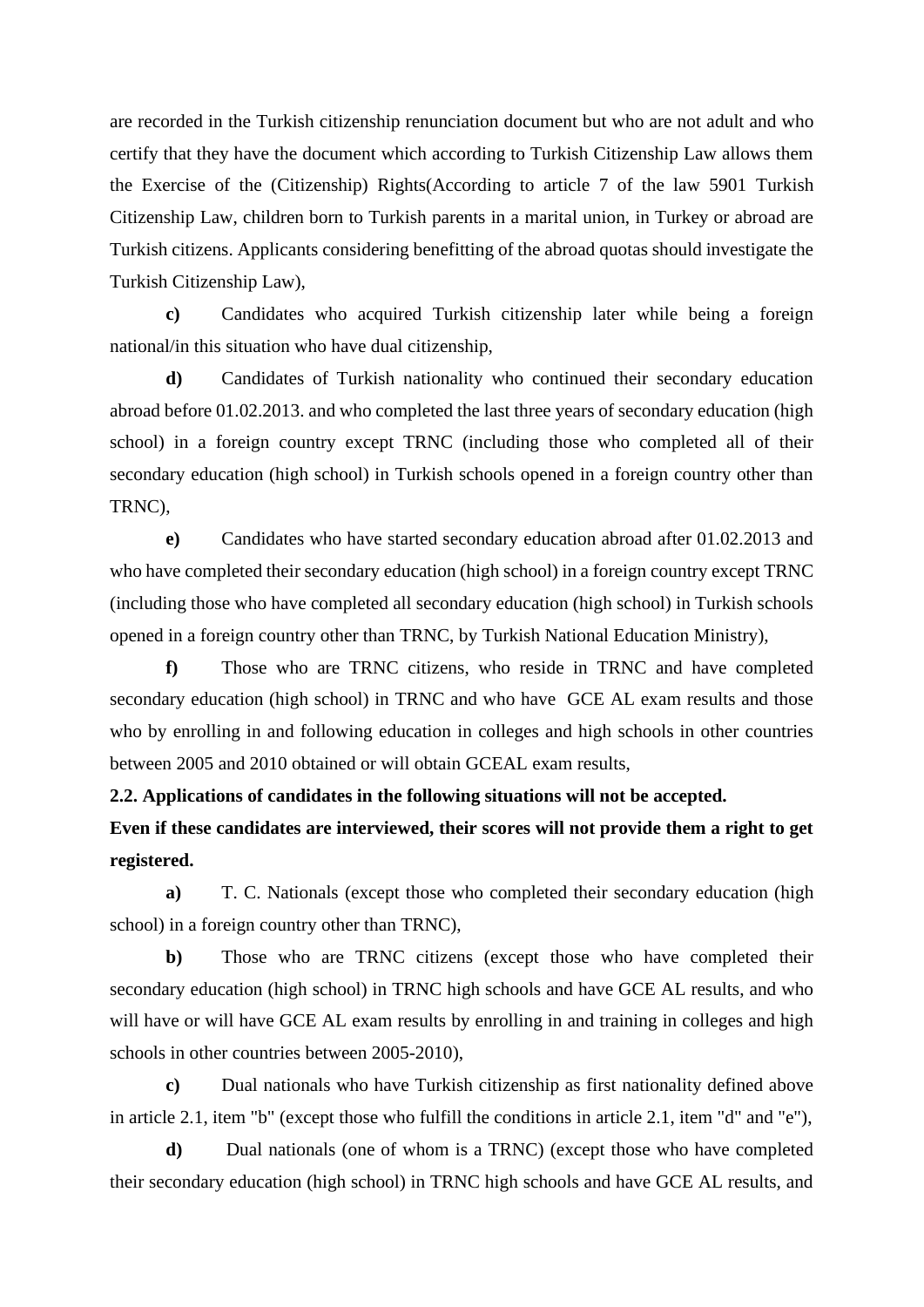who have or will have GCE AL exam results by enrolling in colleges and high schools in other countries between 2005 and 2010),

**e)** Candidates who studied in schools of Turkey's embassies and in the foreign schools in Turkey or who, being dual national, has first Turkish nationality as defined in article 2.1, item "b".

**f)** Candidates who have been dismissed due to disciplinary sanction issued by a higher education institution in Turkey, and who were found guilty of cheating in examinations conducted by ÖSYM or ÜYÖS, that they attended in previous years,

**g)** Candidates who have shown hostility ideologically and actively against T.C., or who have been removed from their Turkish citizenship as a sanction.

#### **3. CANDIDATE APPLICATION PROCEDURES**

**3.1.** Candidates should create a new user registration from http://basvuru.sbu.edu.tr address within the application period, obtain the 'Username' and 'Password' information and fill the application form carefully online.

**3.2.** The applications of the candidates who do not upload all the requested documents during the online application will not be evaluated.

The candidates are responsible for all the results due to inaccuracies in the information to be entered in the application form. The parts relating to identity information of the form should be filled without changing any identity information of the candidate's passport without making any abbreviation.

## **3.3. The e-mail requested in the application form must belong to the candidate and each candidate must use only one e-mail. No correspondence / procedure should be made on behalf of other candidates by this e-mail.**

**3.4.** If the original high school diploma is not in Turkish or English, a translation in Turkish made by the Sworn Translation Agencies should be uploaded. Candidates who have not received their diploma yet, should submit an official document (temporary graduation certificate) showing that they will graduate on a certain date with expected grades from their high school,

**3.5.** The applications of the candidates who do not upload the YÖS exam result document or ACT, SAT I / II certificate accepted by our University in accordance with the admission criteria specified in the table of Annex-1 will not be taken into preliminary evaluation. The final registration of the candidate will be made with the originals of the documents uploaded to the system during online application.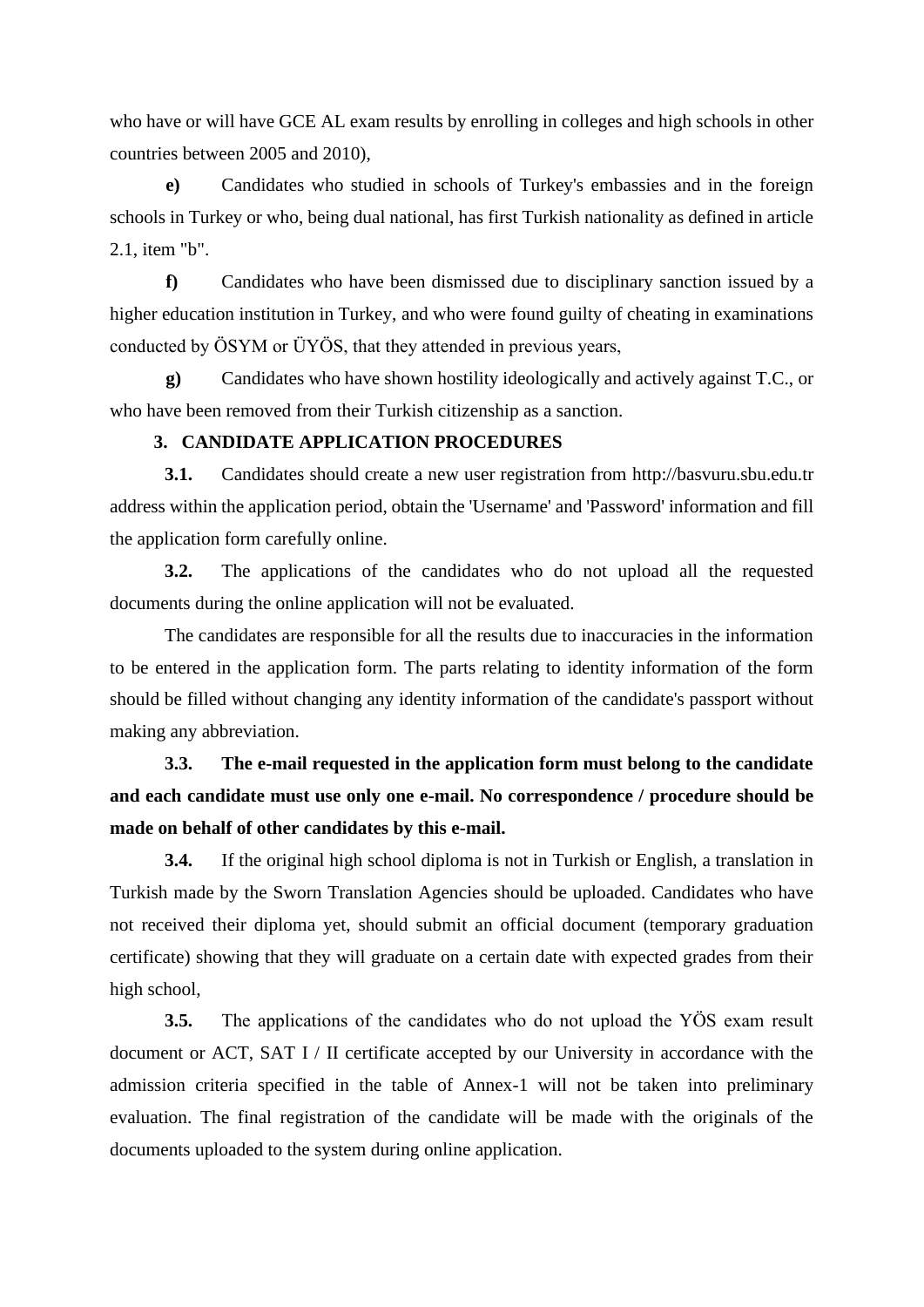**3.6.** The YÖS result document accepted by our university should be uploaded to the system during the application process. Candidates who have more than one YÖS result document accepted by our university should upload only one document to the system. Applications cannot be made with the results other than the acceptance evaluation criteria specified in ANNEX-1. Candidates who cannot load the YÖS result document to the system for technical reasons may seek help from Student Affairs Office personally before the application date ends; a correction may be made in the relevant application. Any objection or correction requests made after the application deadline will not be taken into consideration.

**3.7.** The photograph of the candidate transferred to the electronic medium should be added to the relevant place on the application form. Since this photograph will be on the Entry Document for the Interview Exam, it must have been taken from the front line and in the last six months, so that the candidate can be easily recognized. There should be no change in the appearance characteristics that may play an important role in the recognition of the candidate in the photograph on the exam day. It should be kept in mind that if the President of the Interview Examination Commission has difficulty determining the identity of the candidate due to the photograph, he will not be authorized to enter the exam.

**3.8.** The suitability of the application of the candidates is evaluated by the International Student Coordinator in line with the SBÜ YÖS 2020 Directive and the acceptance criteria in Appendix-1.

#### **4. Depositing the Application Fee**

**4.1.** Candidates who will apply for the SBÜYÖS2020 Interview Exam will pay the application fee within the application period with the information specified below.

a) **Amount:** 300 TL (Turkish Lira) / 50 USD (US Dollar) /  $45 \in$  (Euro)

b) **Name of Bank:** Turkey Foundations Bank T.A.O. İstanbul / Göztepe Branch

c) **IBAN:**

**TL Account:** TR71 0001 5001 5800 7304 9320 88

**USD Account:** TR58 0001 5001 5804 8016 4861 99

**EURO Account:** TR82 0001 5001 5804 8016 2768 29

d) **SWIFT Code:** TVBATR2AXXX

e) Receiver Account Name: University of Health Sciences

f) Disclosure: Candidate Name Surname

**Please do not forget to give information in the "disclosure" section during checkout process!**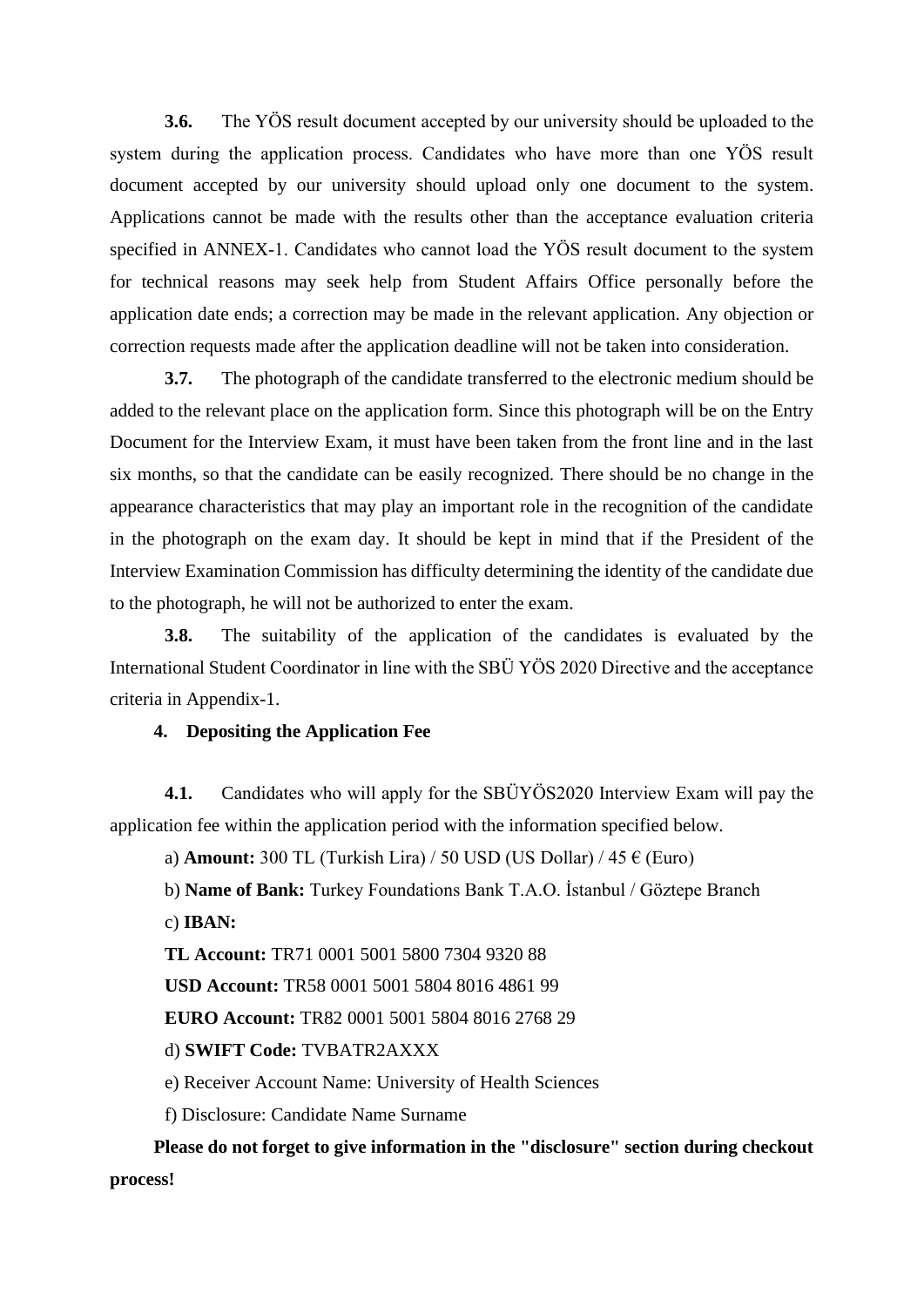**4.2. After the application fee has been paid, the receipt indicating that the exam fee has been deposited must be uploaded in electronic form to the relevant section, via the application system.**

**4.3.** Candidates may deposit the application fee at any bank branch inside Turkey. Candidates who will apply from abroad can pay the application fee through a correspondent bank or international banks (SWIFT Code: TVBATR2AXXX).

**4.4. Applicants who are to deposit the application fee, from within or outside Turkey, should be careful about the following points:**

• Applicants are considered to have paid the application fee for expenditures only after the funds have been transferred and credited to SBÜ's account

• Personal checks, money enclosed in an envelope, postal orders, or likes should not be sent by post for application fee.

• The processing fee that may be charged by the bank for the service of depositing the application is not included in the application fee.

• The application will be invalid unless the application fee has been paid. Applicants should check the information on the confirmation slip to make sure it is accurate before leaving the bank. If there are no mistakes, they should leave the bank. Any mistakes should be corrected immediately before they leave the bank.

• Applicants need to check their situations on application system on the dates when the preliminary assessment results are announced.

Application fees for the SBÜYÖS2020 interview are **non-refundable**.

#### **5. PRE-ASSESSMENT OF APPLICATIONS**

**5.1.** The eligibility of applications is evaluated by the Commissions to be established by academic units of our university in accordance with the SBÜYÖS2020 Directive and the admission criteria in Annex-1.

**5.2.** Evaluation of the applications and placement of the applicants are completely under the authority of University of Health Sciences. UHS is free to fill or not to fill the vacant quotas. Having fulfilled the application conditions does not mean that the applicant has been accepted for placement.

**5.3.** Candidates providing application requirements are announced to be invited for the interview in line with success ranking which will be based on their YÖS exam results or SAT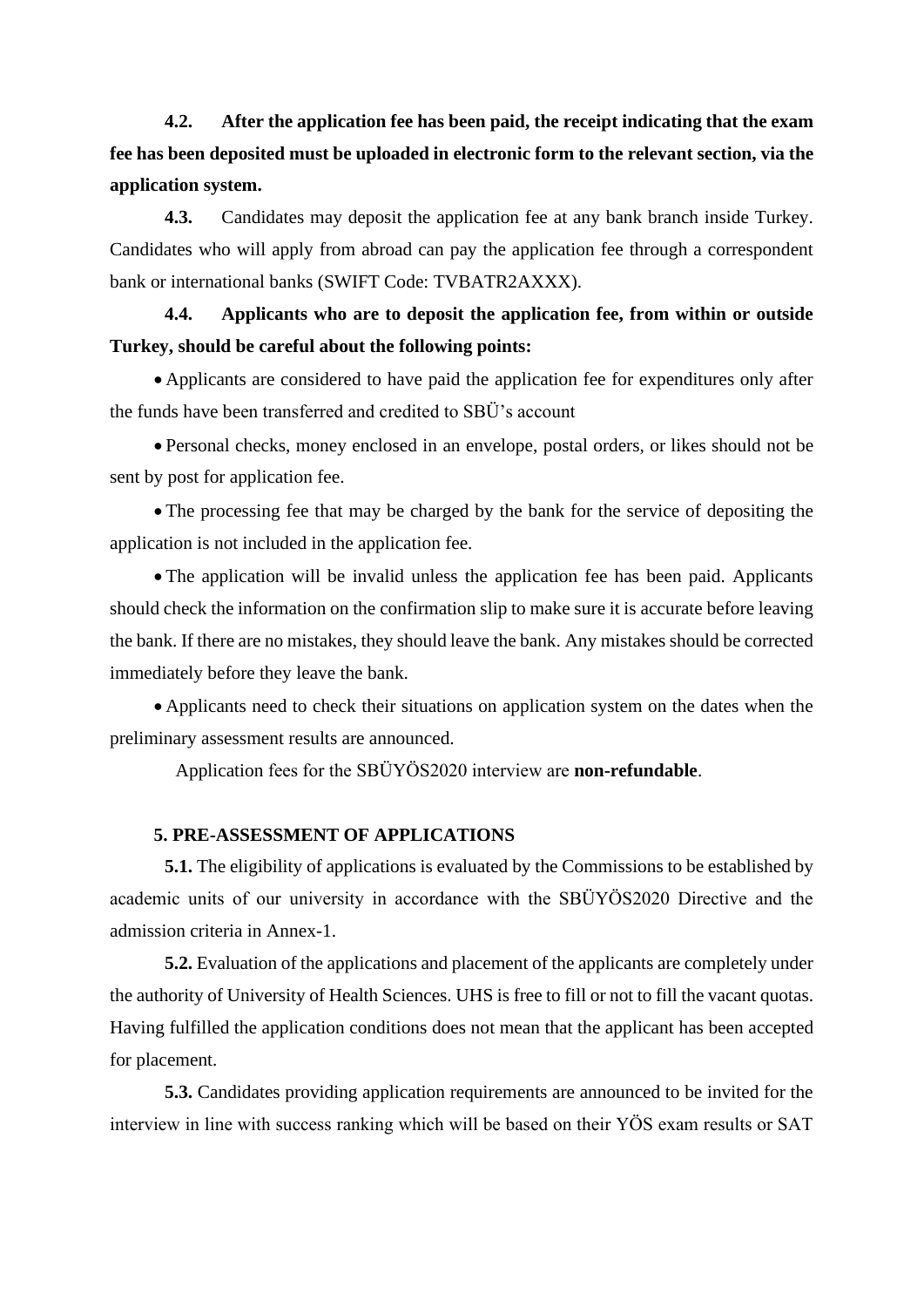I / II, ACT exam results. Number of students to be interviewed is up to 3 (three) times more than the quota announced by the Council of Higher Education (YÖK).

In the case where there is an equality, the students' date of birth will be taken into account, whereby the younger candidate will be accepted. Candidate interviews are conducted at the center in Turkey determined by the university and are conducted online at centers abroad to be determined by the university, if needed.

**5.4.** All application documents must be approved by the relevant institutions.

#### **6. SBÜYÖS2020 INTERVIEW EXAM**

**6.1.** Application of candidates are examined by relevant units of UHS. In this examination, it is determined whether the information is complete and whether the application fee is in the bank account. Candidates whose applications are accepted at the end of the examination of application are required to enter the **online application system** and take the printout of the **Interview Exam Entrance Document** and keep it with them when they come to the interview.

**6.2.** Candidates must complete entry and exit clearance procedures in accordance with the rules of their country during the SBUYÖS process. The SBU does not take responsibility for the candidates' permission to take the exam or for issuing a passport for them and does not act as a mediator for these issues.

**6.3.** As it is stated in General Information, SBÜYÖS2020 **Interview Exam** will be held at the exam center at Istanbul Hamidiye Kulliye of our University, between the dates **31 August – 04 September 2020 and hours 10.00 – 17.00.** 

**6.4.** Candidates are required to take the SBUYÖS2020 **Interview Exam Entrance Document, Passport and/or IDs** with them.

#### **7. EVALUATION OF SBÜYÖS2020 INTERVIEW EXAM**

**7.1.** Evaluation of the applications and placement of the applicants are completely under the authority of UHS. UHS is free to fill or not to fill the vacant quotas. Having fulfilled the application conditions does not mean that the applicant has been accepted for placement.

**7.2.** In line with the criteria accepted by our university (Appendix-1) candidates are evaluated according to their YÖS exam result and interview result. Success score of candidates is calculated by adding 70% of YÖS or SAT I/II, ACT exam result and 30% of interview exam result. In the case where there is an equality, the students' date of birth will be taken into account, whereby the younger candidate will be accepted.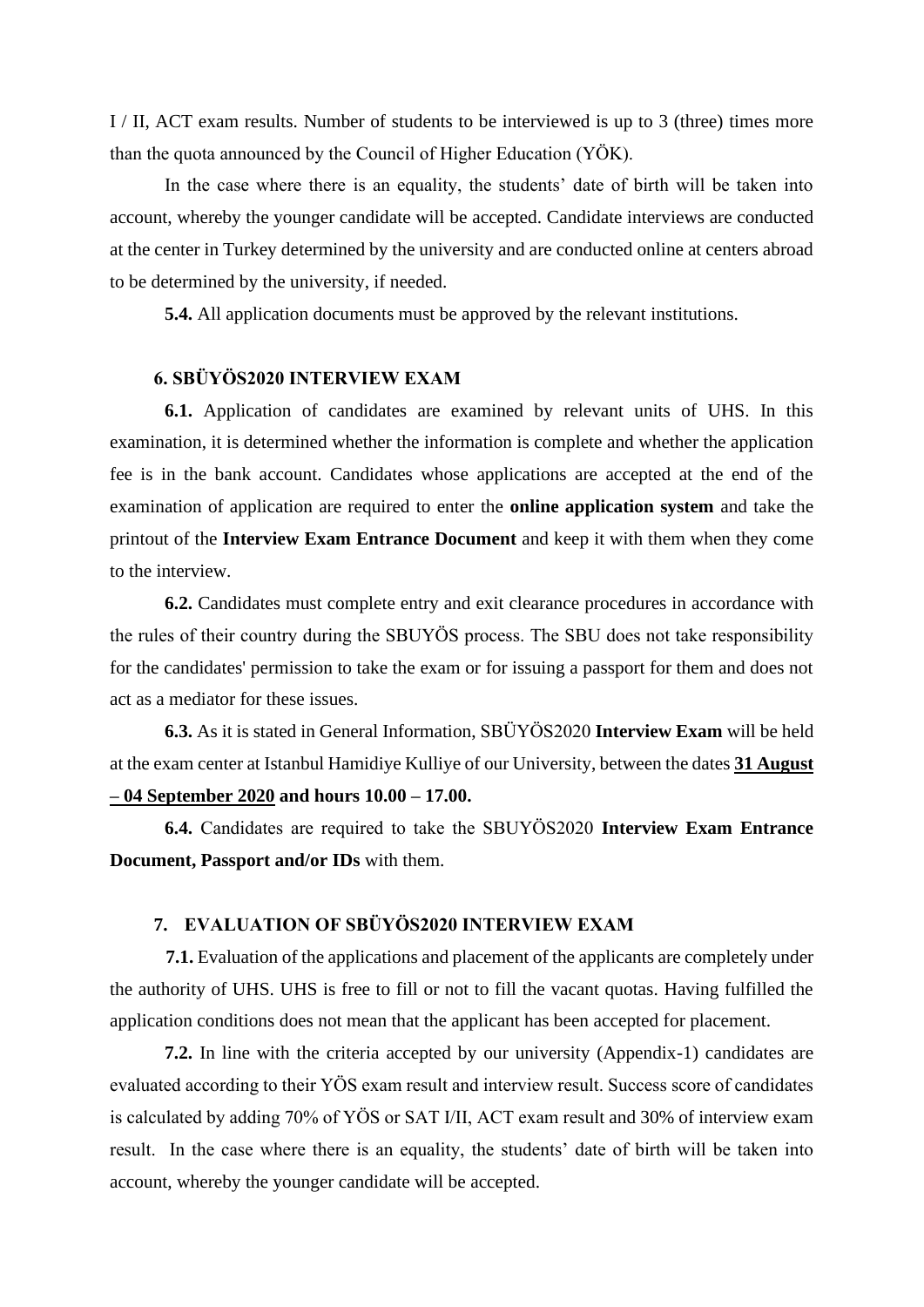**7.3.** Applicants will be able to find the evaluation results on **http://basvuru.sbu.edu.tr**

**7.4**. Interview exam result document is going to be required during final registration for students from abroad or foreign student quotas.

#### **8. SBÜYÖS2020 QUOTAS**

The final quotas will be announced on our university's website **[\(http://www.sbu.edu.tr\)](http://www.sbu.edu.tr/)** and student application website(**[http://basvuru.sbu.edu.tr\)](http://basvuru.sbu.edu.tr/yos2020/)** after the approval of the Council of Higher Education.

#### **9. SBÜYÖS2020 PREFERENCE BASE POINTS**

Success base score is applied at preference application stage for our university's programs. Base scores of the programs are indicated in the table below.

| <b>FACULTY / COLLEGE</b>                     | <b>SUCCESS BASE SCORE</b> |
|----------------------------------------------|---------------------------|
| <b>Faculties of Medicine</b>                 | 90                        |
| <b>Faculties of Dentistry</b>                | 80                        |
| <b>Faculties of Pharmacy</b>                 | 70                        |
| <b>Faculties of Nursing</b>                  | 50                        |
| <b>Faculties of Health Sciences</b>          | 50                        |
| <b>Faculties of Life Sciences</b>            | 50                        |
| <b>Vocational Schools of Health Services</b> |                           |

#### **10. PROCEDURES FOR PREFERENCE OF APPLICANTS**

**10.1.** Applicants may choose a maximum of 3 (three) diploma (undergraduate / associate degree) programs of their preference by their success base scores.

**10.2.** The applicant's first choice will be given priority during placement.

#### **11. PROCEDURES FOR PLACEMENT OF APPLICANTS**

**11.1.** In line with the criteria accepted by our university (Appendix-1) candidates are evaluated according to their success score. (sum of 70% of YÖS exam result and 30% of interview result.) In the case where there is an equality, the students' date of birth will be taken into account, whereby the younger candidate will be accepted.

**11.2.** Evaluation of the applications and placement of the applicants are completely under the authority of University of Health Sciences. University of Health Sciences is free to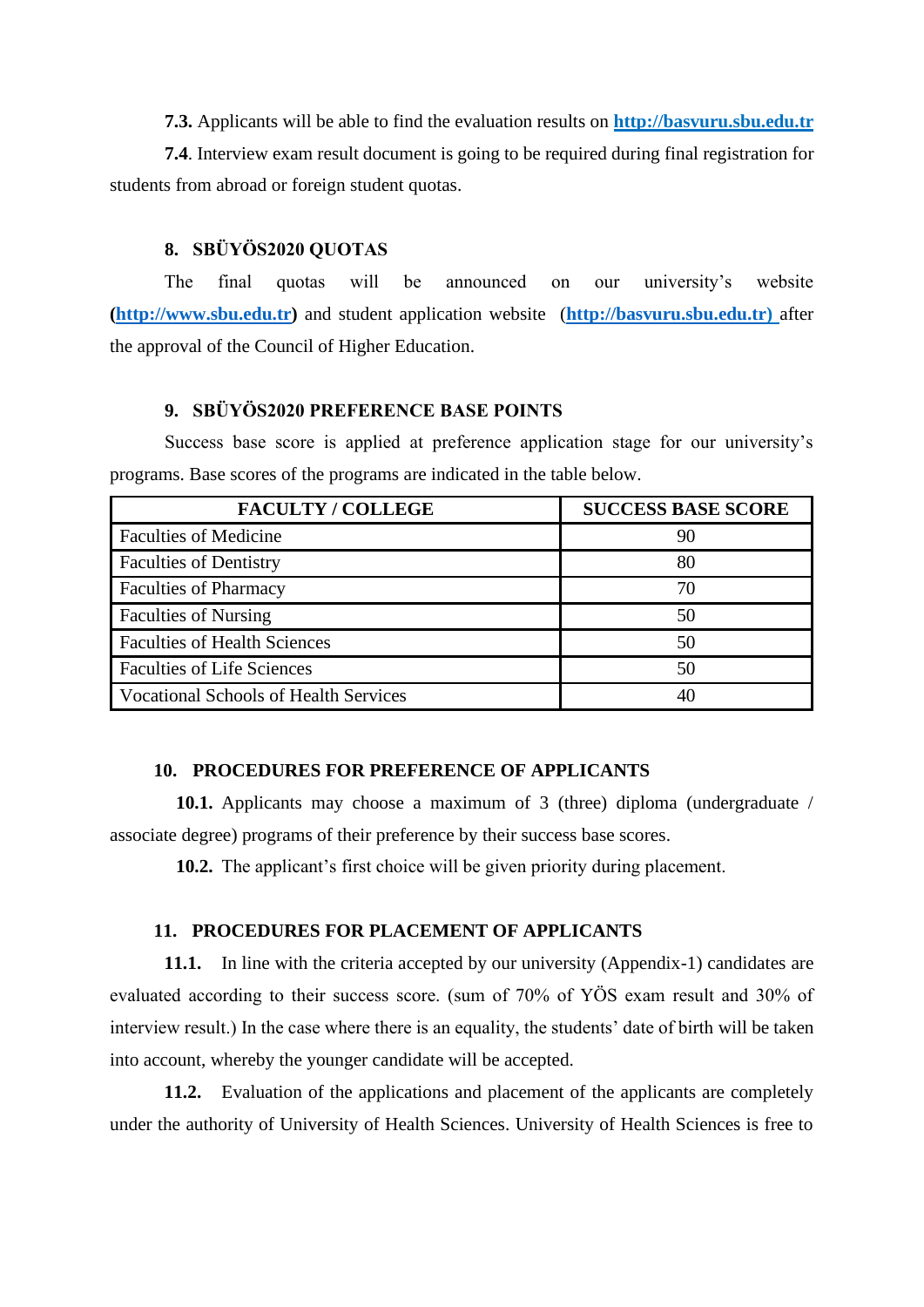fill or not to fill the vacant quotas. Having fulfilled the application conditions does not mean that the applicant has been accepted for placement.

**11.3.** In the placement process, 20% country barrier will be applied to the total quota of each program.

**11.4.** Pursuant to paragraph 2 (i) and (ii) of the decision of the Council of Higher Education on the Principles Regarding the Admission of Students from Abroad, numbered E.54050, dated 04.07.2019, 10% limit for applicants to the Faculty of Medicine and Dentistry Faculties, who have dual nationality, blue card candidates and high school education abroad (except for TRNC) are applied to the quotas of Medicine Faculties and Dentistry Faculties.

**11.5.** Applicants will be placed in only one program.

**11.6.** The placement results of the applicants will be announced on the Online Application System of our university on the dates indicated in the released guide. Applicants will learn their placement results using their usernames and passwords.

**11.7.** Applicants can reach their acceptance documents through the Application system.

**11.8.** Applications will be received for the vacant quotas with **Additional Placement**.

**11.9.** According to results of the SBUYOS2020 interview exam, candidate students who have the right to enroll in any program and have made a final registration or who have not registered in the related program although they have won **will not be able to apply** for additional placement in the vacant places.

#### **12. REGISTRATION**

**12.1.** Each applicant accepted in a UHST program, regardless of his/her level in Turkish, must comply with the regulations of UHST and submit the required documents at the beginning of the academic year 2020- 2021, and register within the stated registration dates. Where necessary, registration can be done with a power of attorney.

**12.2.** With the acceptance letter by UHST, applicants must obtain the education visa from embassies or consulates of the Republic of Turkey abroad.

**12.3.** Applicants who are in Turkey need to get a residence permit from the Provincial Police Headquarters instead of an education visa.

**12.4.** Registration is made every year at the place and time announced by the Department of Student Affairs. Applicants who are not able to complete their registration in the given time interval lose their rights to register.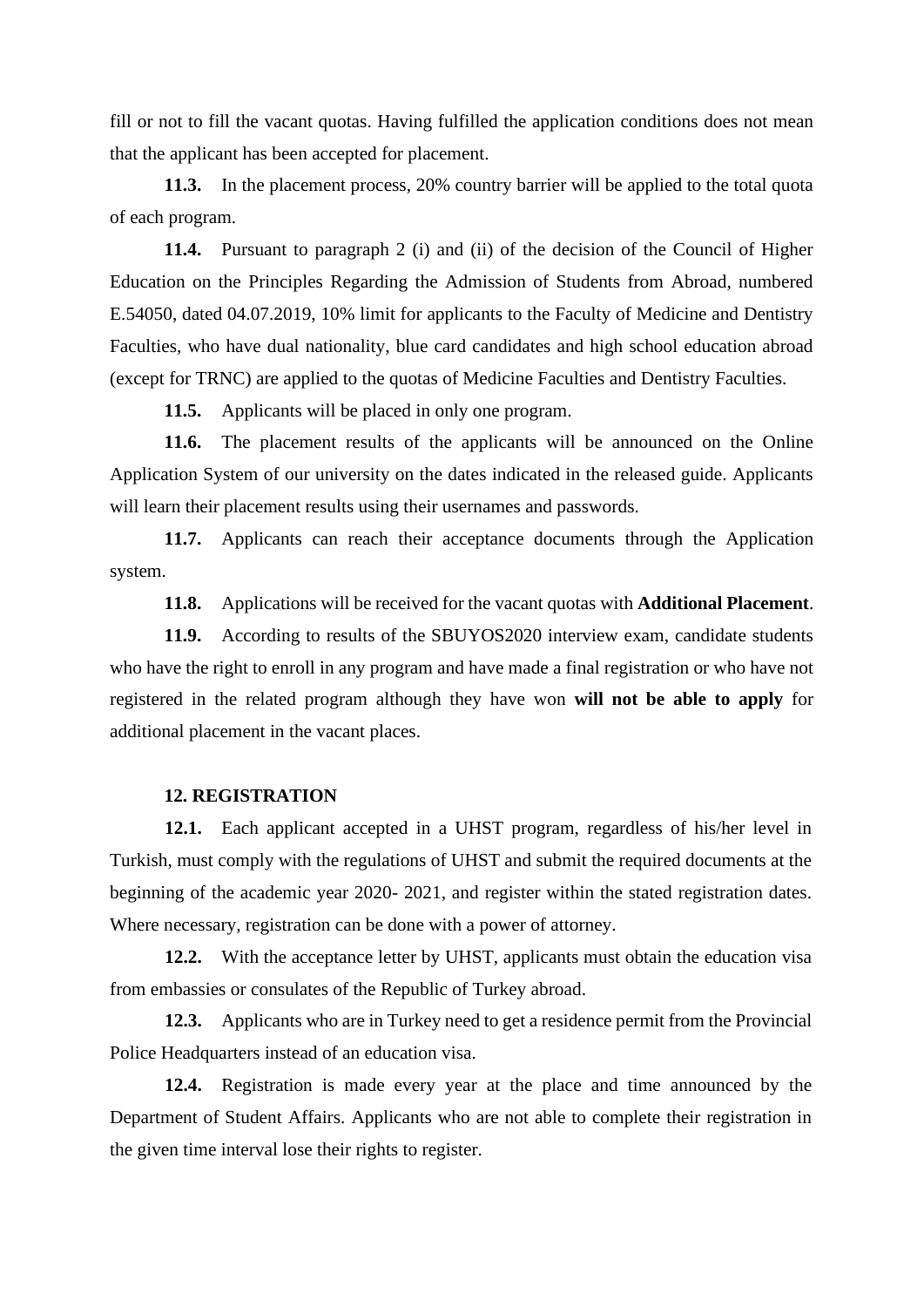#### **Necessary documents for registration:**

**12.5.** The "Equivalency Document" obtained from the Turkish Embassy, Turkish Consulate or Provincial National Education Directorates, that indicates the applicant's high school certificate is equivalent to the Turkish high schools.

**12.6.** The original of the high school certificate or diploma, and its notarized Turkish translation or Turkish translation approved by the Turkish Embassy or the Turkish Consulate abroad. (No need for translation if it is in English).

**12.7.** Print outs of results of YOS exams accepted by our university and exam result document of SBUYOS2020 interview exam.

**12.8.** The notary or Turkish external representor certified copy of Passport pages with identification information of the student and passport validation date and its Turkish translation. (No need for translation if it is in English)

**12.9.** The document of residency (It has to be given within one month after registration).

**12.10.** The bank receipt that indicates the paid tuition fee.

**12.11.** Financial assurance declaration with signature, showing that the applicant has the financial assurance to cover his/her higher education and living in our country. (This form will be obtained from our university.)

**12.12.** Minimum 60 or more days valid visa, visa exemption or residence permit

**12.13.** Conditions related to language proficiency level are as follows:

#### **a) Candidates for programs in Turkish**

1) At the beginning of the academic year, they can start their education if they are at least B2 level according to the result of the Turkish Proficiency Exam held by the Department of Turkish Language at the University of Health Sciences or according to the Turkish language proficiency certificate obtained from the Turkish and Foreign Language Application and Research Centers (TOMER) and Yunus Emre Institute.

2) Students who are not at least B2 level are directed to SBU-TOMER. Students are obliged to bring Turkish Proficiency Certificate at C1 level at the beginning of the second academic year at the latest if they are registered in the associate degree programs, and at the beginning of the third academic year at the latest if they are registered in the undergraduate programs. Registrations of students who fail to fulfill this obligation will be frozen for 1 year and expected to fulfill their obligations. Students who cannot complete their qualifications at the end of this period are dismissed from the University.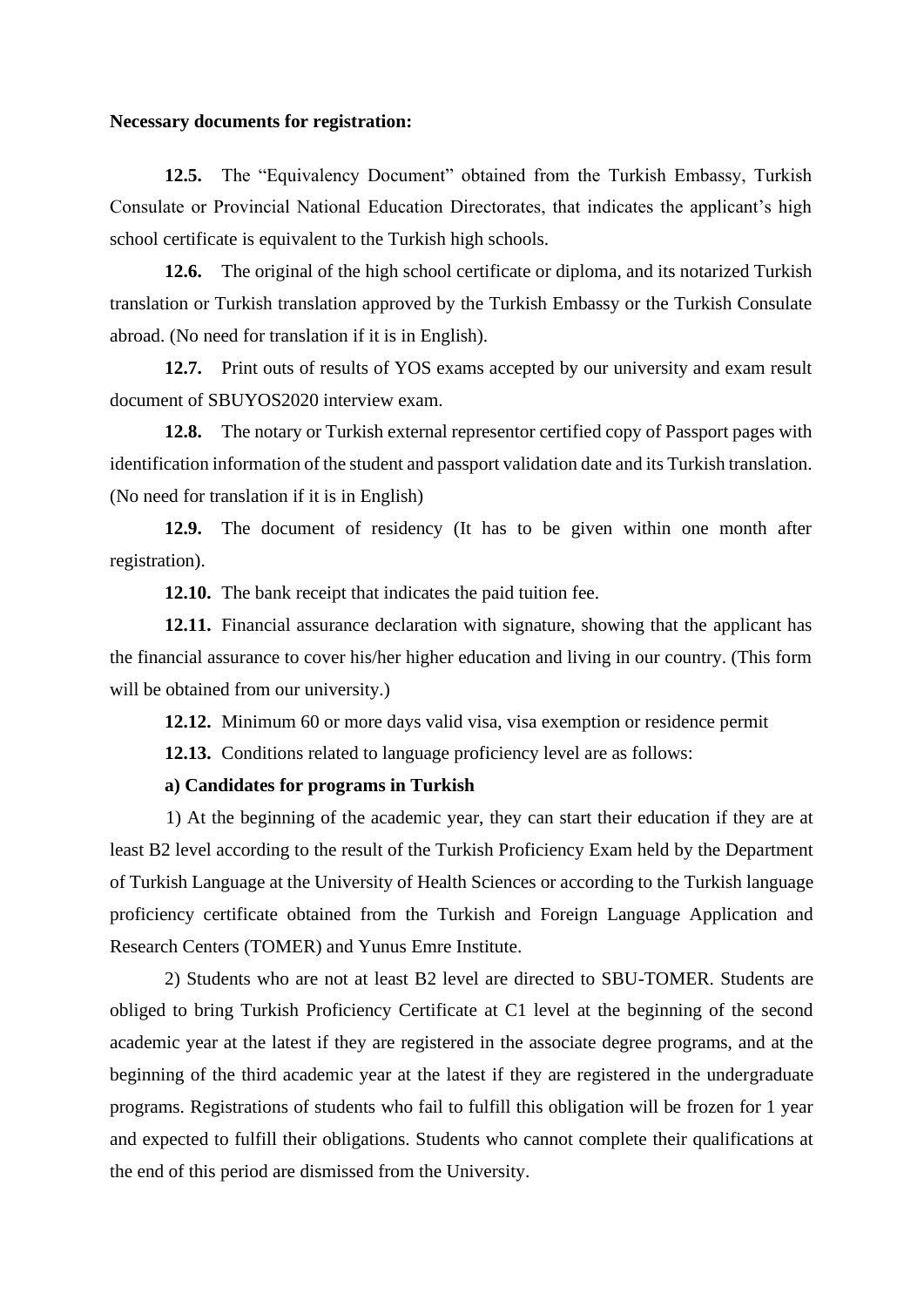3) These conditions do not apply for foreign or overseas students who graduated from a high school in Turkey.

#### **b) Candidates for programs in English (%30);**

1) At the latest, at the beginning of the second academic year, they can start their education if they are at least B2 level according to the result of the Turkish Proficiency Exam held by the Department of Turkish Language at the University of Health Sciences or according to the Turkish language proficiency certificate obtained from the Turkish and Foreign Language Application and Research Centers (TOMER) and Yunus Emre Institute.

2) Students who are not at least B2 level at the beginning of the second academic year are directed to SBÜ-TOMER. Students are obliged to bring Turkish Proficiency Certificate at C1 level at the beginning of the second academic year at the latest. Registrations of students who fail to fulfill this obligation will be frozen for 1 year and expected to fulfill their obligations. Students who cannot complete their qualifications at the end of this period are dismissed from the University.

3) These conditions do not apply for foreign or overseas students who graduated from a high school in Turkey.

**c) Turkish Language Proficiency Levels and score ranges according to European Common Language Criteria for candidates applying to Turkish programs and English programs (%30):**

| <b>TURKISH LANGUAGE</b><br>PROFICIENCY LEVELS | <b>SCORE RANGES</b> | <b>EXPLANATIONS</b>         |
|-----------------------------------------------|---------------------|-----------------------------|
| A1                                            | $0 - 39$            | No Turkish                  |
| A <sub>2</sub>                                | $40 - 59$           | <b>Insufficient Turkish</b> |
| B <sub>1</sub>                                | 60-74               | It can become sufficient    |
| B <sub>2</sub>                                | 75-84               | in a short time.            |
|                                               | 85-94               | <b>Sufficient Turkish</b>   |

**12.14.** Six passport photographs 4,5 x 6 cm. (taken within the last six months, frontline, where the candidate must be easily recognizable),

**12.15.** The health board report indicating the applicant's health condition,

**12.16.** Certificate of identity register copy from those, holding dual citizenship, who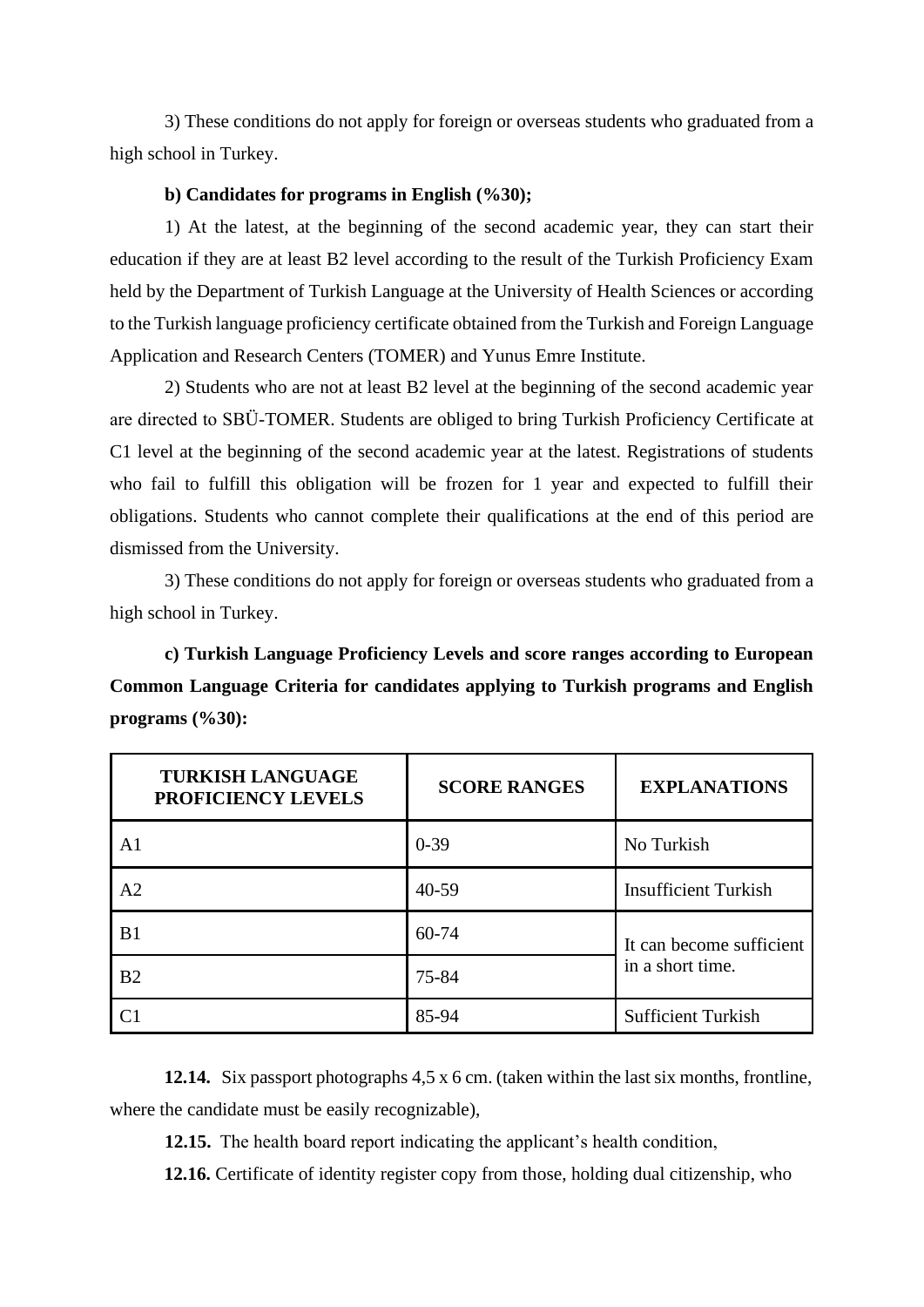hold citizenship of other countries by birth and have gained the citizenship of The Republic of Turkey.

**12.17.** Foreign students who are registered in the university can have a general health insurance by paying a general health prim if they apply in three months from the date of first registration.

**12.18.** The application of a candidate is rejected if the candidate provides misinformation, and presents false, incomplete and incorrect documents in the processes of application, placement and registration. If these applicants are registered at the University, their registrations are cancelled regardless of the period of study. The necessary legal proceedings are initiated for those whose activities constitute crime.

#### **13. TUITION FEE**

The tuition fee for students from abroad and foreign national students for 2020-2021 Academic Year will be decided annually by our university's board of directors on the basis of the "Decision on the Determination of the Contribution Margins and Tuition Fees for the Higher Education Institutions Current Service Costs being taken as Student Contribution" that was published by the Council of Ministers, **and it will be announced on the website of our university before the application date.**

#### **14. ABBREVIATIONS**

**IBAN:** International Bank Account Number **TRNC:** The Turkish Republic of Northern Cyprus **ÖSYM:** Student Selection and Placement Center **SBÜ:** Sağlık Bilimleri Üniversitesi **SBÜYÖS2020:** Sağlık Bilimleri Üniversitesi Selection and Placement Exam for Students from Abroad **TÖMER:** Turkish and Foreign Language Application and Research Center **YÖK:** The Council of Higher Education **YÖS:** University Entrance Examination for Students from Abroad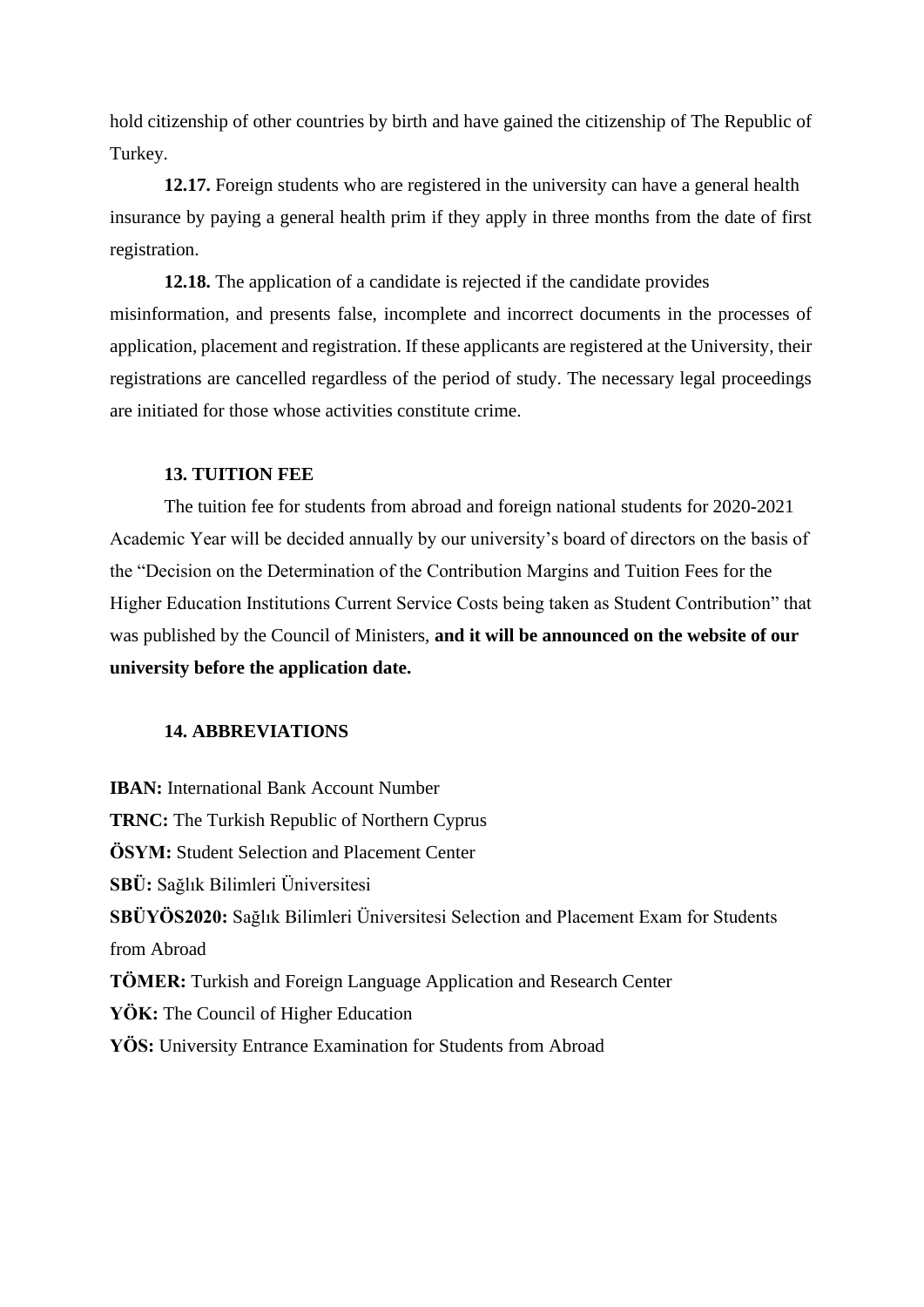#### **APPENDIX-1**

#### **UNIVERSITY OF HEALTH SCIENCES, 2020-2021 ACADEMIC YEAR CRITERIA FOR ACCEPTING STUDENTS FROM ABROAD OR FOREIGN STUDENTS**

| <b>Name of Exam</b>                                                        | <b>Impact Rate</b> | <b>Mülakat Sınavı</b>                             | <b>Impact Rate</b> |
|----------------------------------------------------------------------------|--------------------|---------------------------------------------------|--------------------|
| * YÖS exam results accepted<br>by our university<br>SAT I/II<br><b>ACT</b> | 70%                | Interview exam to<br>be held by our<br>university | 30%                |

#### **\* YÖS Exams Accepted by Our University**

- **1- Ankara University**
- **2- Atatürk University**
- **3- Ege University**
- **4- Erciyes University**
- **5- İstanbul University**
- **6- Karadeniz Technical University**

\* The universities, whose YOS exams are accepted by our university, can make some changes in their YÖS Exam Academic Calendars due to the Covid-19 pandemic and they can set new YOS exam dates. If these dates are after the online exam application date in the SBÜYÖS2020 Guide Academic Calendar of our university, student applications to be made for the SBUYÖS2020 interview exam with the YÖS Exam Result Document of the relevant universities will not be accepted.